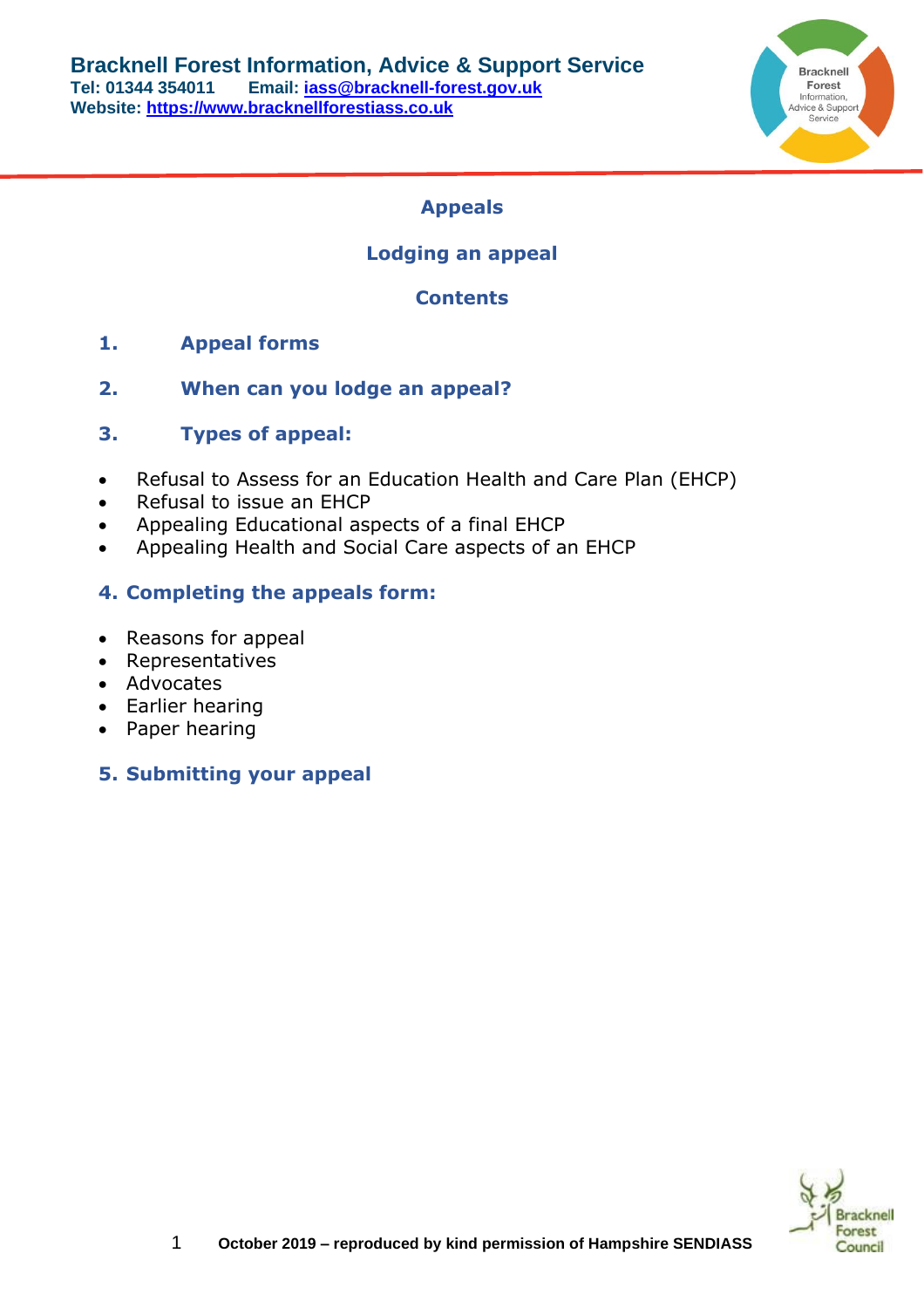

# 1. **Appeal forms**

Appeal forms can be found on the HM Courts and Tribunal Service website: [https://www.gov.uk/government/collections/special-educational-needs](https://www.gov.uk/government/collections/special-educational-needs-and-disability-tribunal-forms)[and-disability-tribunal-forms](https://www.gov.uk/government/collections/special-educational-needs-and-disability-tribunal-forms) Use SEND35a for a 'Refusal to Assess' appeal: [https://www.gov.uk/government/publications/form-send35a](https://www.gov.uk/government/publications/form-send35a-special-educational-needs-and-disability-tribunal-appeal-a-refusal-to-secure-an-ehc-needs-assessment)[special-educational-needs-and-disability-tribunal-appeal-a-refusal](https://www.gov.uk/government/publications/form-send35a-special-educational-needs-and-disability-tribunal-appeal-a-refusal-to-secure-an-ehc-needs-assessment)[to-secure-an-ehc-needs-assessment](https://www.gov.uk/government/publications/form-send35a-special-educational-needs-and-disability-tribunal-appeal-a-refusal-to-secure-an-ehc-needs-assessment) Use SEND35 for all other appeals: [https://www.gov.uk/government/publications/form-send35](https://www.gov.uk/government/publications/form-send35-special-educational-needs-and-disability-tribunal-appeal) [special-educational-needs-and-disability-tribunal-appeal](https://www.gov.uk/government/publications/form-send35-special-educational-needs-and-disability-tribunal-appeal) Read SEND37 for additional information about appeals: [https://www.gov.uk/government/publications/how-to-appeal-a-](https://www.gov.uk/government/publications/how-to-appeal-a-special-educational-needs-sen-decision-send37)

[special-educational-needs-sen-decision-send37](https://www.gov.uk/government/publications/how-to-appeal-a-special-educational-needs-sen-decision-send37) 

Note: This guidance document does not cover information about mediation and its role in the appeal process. If you have not already had guidance about mediation you are welcome to contact us, or you can contact the mediation service directly (Global Mediation - [02084411355\)](tel:02084411355)

2. **When can you lodge an appeal?**

Appeals must be lodged

- Within 2 months of receiving your 'Right of Appeal' (your letter from the local authority – please contact us to discuss if you are not sure)
- OR within a month of receiving your mediation certificate, whichever is the later date
- If there are exceptional circumstances for missing the deadline you can apply to the Tribunal for an extension.



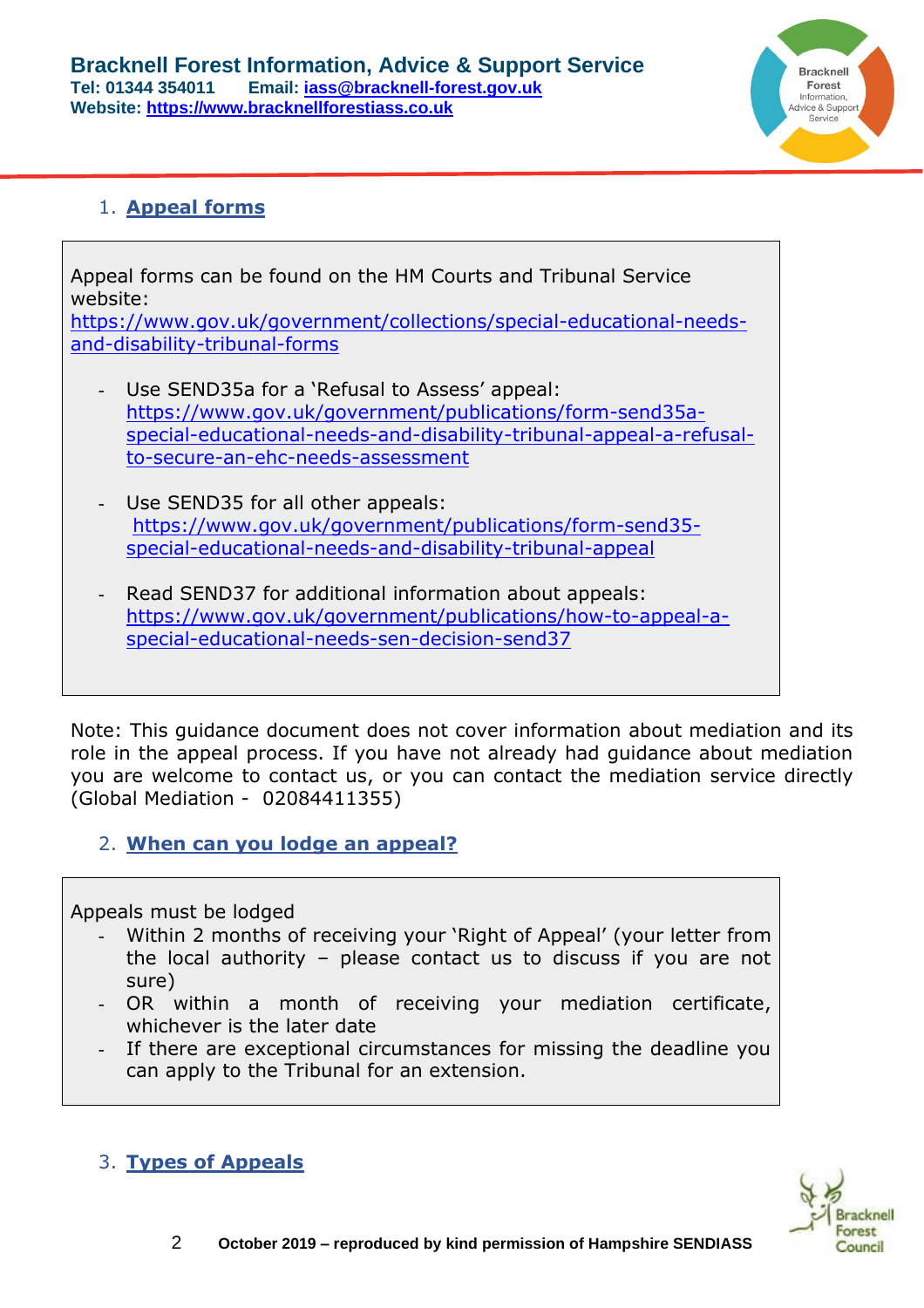

### **Refusal to Assess Appeals**

By default, and for maximum efficiency, the Tribunal will hear the appeal on paperwork alone, without either you or the local authority being present.

Note: You may make a written request for the Tribunal to be heard orally (section 4 of the SEND35a form) and your reasons will be considered by the Judge. The date for an oral hearing may be set later than that for a paper hearing. Note: The appeal form for a Refusal to Assess is different to the form used for all other appeals (see appeal forms section on page 2).

### **Appeals against a refusal to issue an EHCP**

If you lodge an appeal against the local authority's decision not to issue an Education Health and Care Plan (EHCP) following an EHC needs assessment of your child, consider the following:

If you are confident there is enough evidence (within the professional assessments undertaken) about your child and the support he or she needs, but believe the local authority has failed to identify this

- *you should attempt to show the strength of evidence which has been overlooked as you will be relying on this alone for your appeal.*

If you believe the local authority failed to secure specific professional assessments which were necessary as part of the whole EHC needs assessment of your child

- *It is important that you highlight this in your appeal and state clearly what assessments you believe need to be secured.* (You might have a recommendation from within another professional report that further assessment is advised).

If you are concerned that assessments and reports which have been completed have simply not been sent to the local authority special educational needs (SEN) department, either because the department did not seek them, or because the issuing body has failed to send the necessary information

- *you will need to include this in your reasons for appeal, highlighting what is missing.*

**Appealing the educational elements of a final EHC plan** 

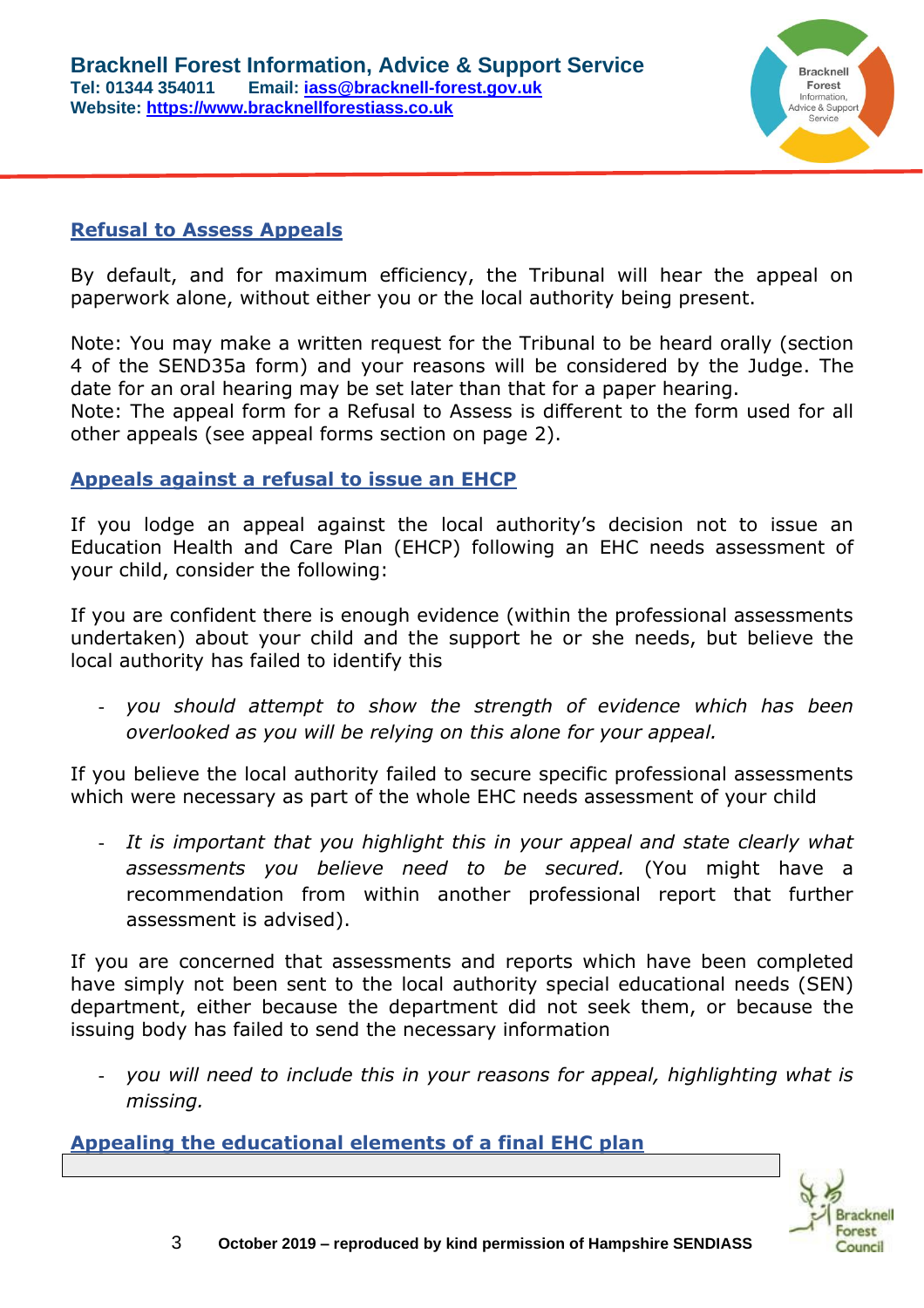

The educational aspects are found in sections B, F and I. Your grounds for appeal *must* be based on at least one of these sections.

### **SECTION B** - A child's or young person's special educational needs

Look closely at Section B to make sure your child's needs (difficulties) are clearly and fully described. You will need to look through the professional evidence (Appendices) which were sent to you with your *draft* EHCP. These reports should identify and describe your child's needs, as it is from these 'needs' that everything else is determined.

You may believe that your child has not had all the assessments he or she requires in order for the local authority to know the full extent and full range of his or her needs. If this is so then you need to state this in your reasons for appeal; as part of your appeal you can ask for specific assessments such as OT, sensory or speech and language, but try to show evidence that they're required.

## **SECTION F** - Special educational provision

Look closely at section F to make sure provision is made for each of your child's needs. Provision must be specified for each and every need shown in section B. The provision must be clearly specified with respect to what it is, how often it is provided and for how long each time, and also who will be providing it (and what training/supervision that person will have).

**SECTION I** - The name and type of the school, maintained nursery school, post-16 institution or other institution to be attended

- You may only want to appeal the name of the school (Section I). You are within your rights to do this but you must be confident that sections B and F are full, accurate and clear  $-$  it is usually advisable to also appeal against these sections.
- A local authority is duty bound to place a child in a school which can meet his or her needs. Therefore they must refer to sections B (child's needs) and Section F (provision that must be in place for the child's needs to be met) when determining the correct placement
- If either B and/or F are not full or accurate then a local authority may inadvertently place a child in a school which cannot meet needs - so you may need to appeal against sections B and/or F as well as I
- If you think the named school cannot meet needs or is the wrong type of school for your child, then it is likely you need to appeal sections B and F as well as I

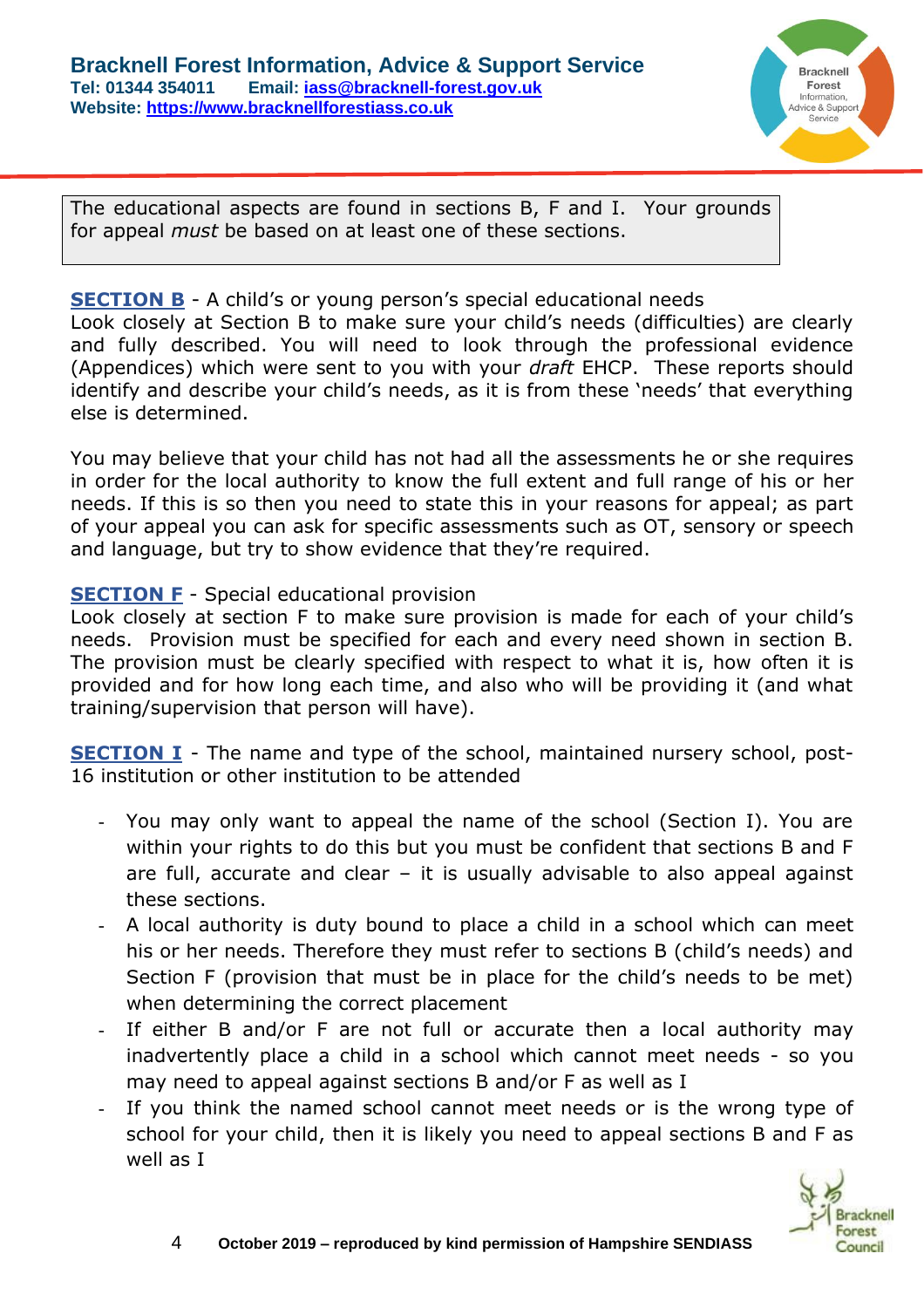

- It may be that the school named on the EHCP is the right type of school but your wish is that your child is placed in a school of your choice. In this case you need only appeal section I. *(If you are only appealing section I you are not required to have considered mediation, and therefore you will not need a mediation certificate).*
- It may be that you are happy with the named school and only want to appeal B or F because you feel they're inaccurate or incomplete.

If you are appealing against the named school

- If at the time of lodging your appeal you know which school you wish for your child to attend then name the school you are seeking
- If you are not yet sure (and perhaps still visiting schools) then simply describe the type of school you wish your child to attend
- If you believe that your child's needs are still not fully known and you therefore do not know what type of setting they need, then say just that.

# **Appealing Health and Social Care elements of a final EHC plan**

Until April 2018 parents and young people have only been able to appeal the educational aspects of EHC plans i.e. sections B, F and I. A national trial is now underway which also gives parents and young people the right to appeal about health and social care issues relating to SEN decisions, or contents of an EHC plan via a single route. However, the appeal must be based on the *educational* content of the plan i.e. your *reason(s)* for appeal must be related to sections B, F or I.

The SEND Tribunal only has the power to *recommend* that health and social care needs and provision are specified or amended in EHC plans. The Tribunal must send a copy of their recommendations to health commissioners as well as the local authority. Although the recommendations are non-binding, they are made by a specialist Tribunal and should not be ignored or rejected without careful consideration. Any reasons for not following them must be set out in detail and in writing, and sent to the parent/young person and the evaluators.

Health and social care commissioners *must*:

- respond to any request for information and evidence within the timeframe set by the Tribunal
- send a witness to the hearing if required



5 **October 2019 – reproduced by kind permission of Hampshire SENDIASS**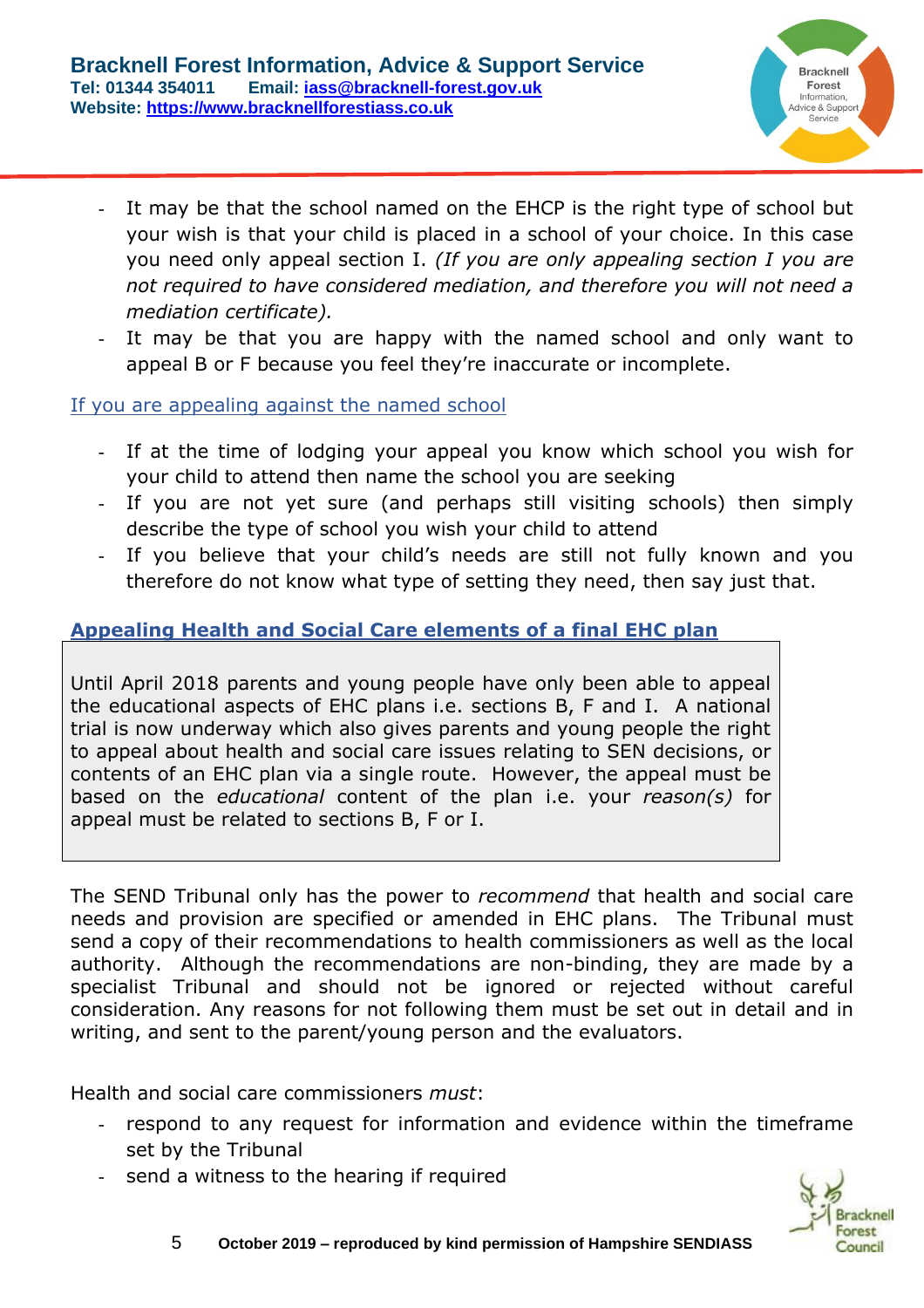

respond to the parent/young person and the local authority within 5 weeks of a recommendation being made, setting out the steps they have decided to take or giving reasons why they are not going to follow the recommendation.

If recommendations are not followed, parents and young people will be able to complain to an Ombudsman or, in very exceptional circumstances, seek to have the decision judicially reviewed.

# 4. **Completing the appeal form**

#### **Reasons for appeal**

Be as full and clear as possible about the reasons for your appeal and include the issues you want the Tribunal to decide. Explain why you disagree with the decisions taken and what you are seeking. Failure to do so may result in the Tribunal refusing to lodge the appeal.

If time is short, you can be brief, but you must be clear about your grounds. If need be, more information can be supplied at a later point once your appeal has been successfully lodged.

Note: The 'reasons for appeal' boxes on the form are quite small, and it's likely you will need to use an additional sheet of paper. Make this clear on the form, and ensure you have your child's name and DOB on the supplementary paper.

#### **Representative**

A representative is someone who will give advice on the issues in the appeal, prepare the paperwork and represent the person making an appeal to the Tribunal.

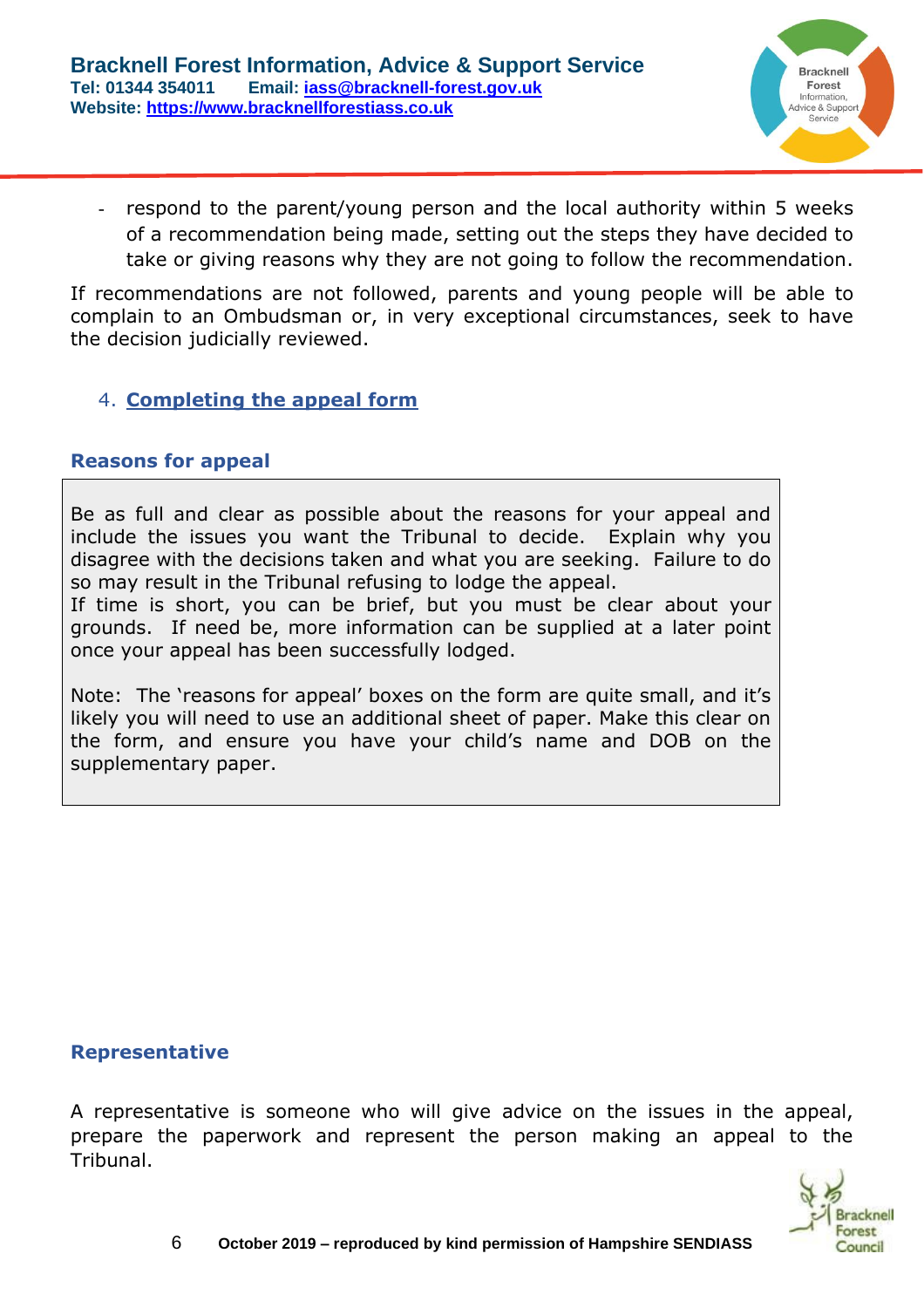

Bracknell Forest [IASS](https://www.bracknell-forest.gov.uk/children-and-family-services/special-educational-needs/information-advice-and-support-service) may be able to help with this (though we are not legal representatives). You could also try IPSEA or Network 81

IPSEA<https://www.ipsea.org.uk/tribunal-support-service>

Network 81 <http://www.network81.org.uk/>

Note: If you are using our service, please do not tick the box on the appeal form (SEND35 at the end of section 7) which allows documents to be sent to the representative. It is important the documents come to you; you can then share them with us.

If you are yet to decide about representatives you can state this on the form - you will have a second opportunity when you complete your Attendance form later in the process.

Note: There is more detailed information on the appeal application form about who can be a representative.

#### **Advocate**

If you are a young person, going to appeal in your own name, you have the right to use a free advocacy service. The nominated person from this service can attend the appeal with you.

You can ask Bracknell Forest [IASS](https://www.bracknell-forest.gov.uk/children-and-family-services/special-educational-needs/information-advice-and-support-service) to act as an advocate for you.

Note: There is more detailed information on the appeal application form about who can be an advocate.

#### **Consenting to an earlier hearing** (SEND35 form only)

You might choose to tick this box (in section 9) but be mindful that you need to feel prepared. Furthermore, if you're using a representative or advocate they may not be available at short notice

### **Paper hearing** (SEND35 form only)

On your appeal form (section 9), there's a box you can tick if you are happy not to have a face-to-face hearing. We advise parents not to rely on a paper hearing as it is only by attending that you will be able to have your full views heard. The Tribunal will be able to ask all those present further questions to gain a fuller picture and better understanding of the situation. (This does not apply to 'refusal

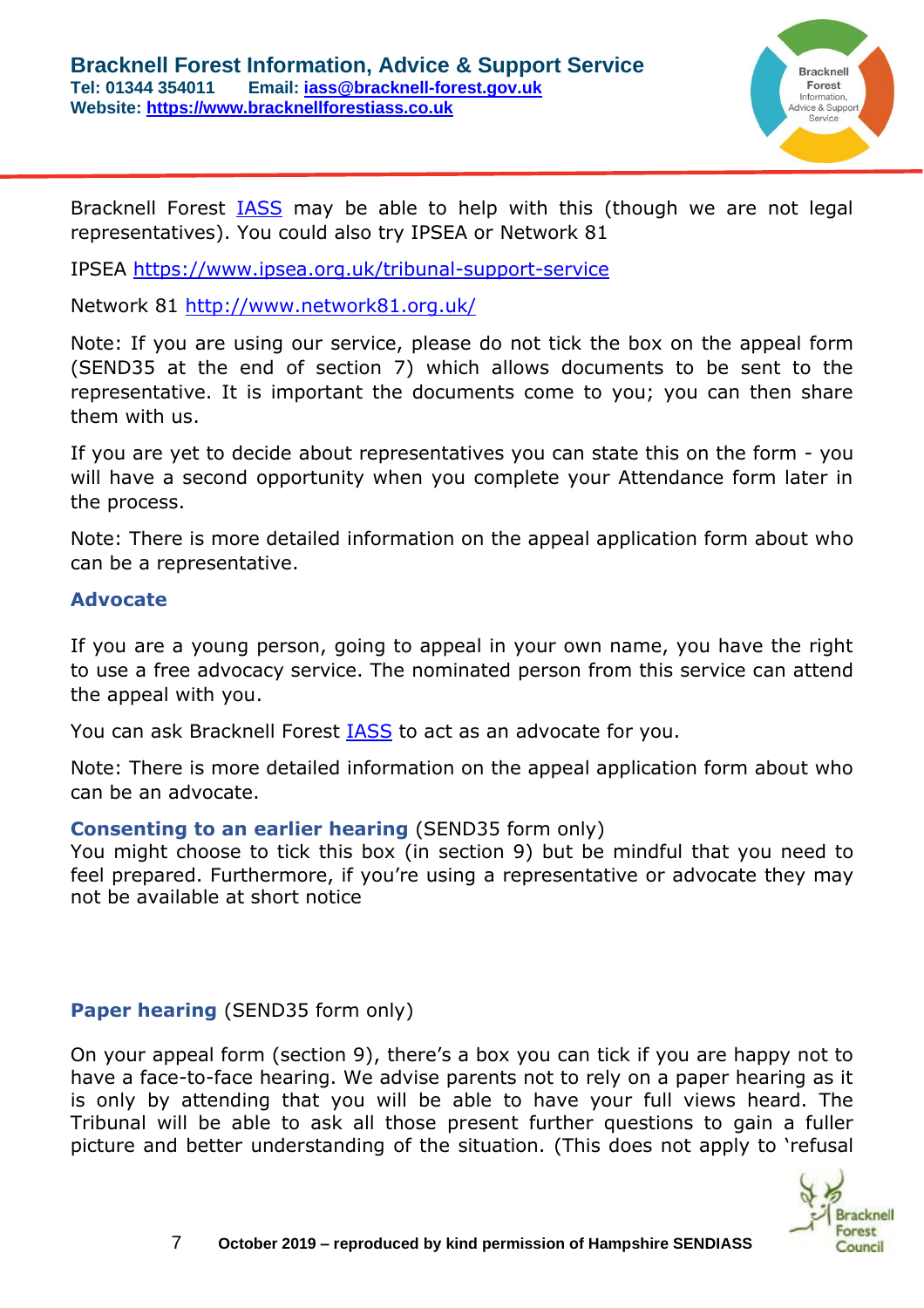

to assess' appeals as a paperless hearing is the default).

5. **Submitting your Appeal** 

## **Documents to include:**

- Your completed appeal form
- A signed and dated letter from the local authority giving you the right of appeal to HM Courts & Tribunals Service. (This letter will have been sent with the final EHC plan or notification of refusal to assess/issue)
- Your Mediation Certificate (sent to you after your contact with the mediation service). A mediation certificate is not required if you are only appealing section I.

If your appeal is about a 'refusal to assess' also include**:**

- Your original request/application. (You can also send any updated version as additional evidence).

If your appeal is about your child's final EHCP also include:

- All the appendices (these were sent to you with your child's draft EHCP)
- All supporting evidence you currently have. (Don't worry if you don't have it all at this point; you will have the opportunity to submit further evidence later)
- Include a 'contents' page which lists and numbers all the documents/paperwork you are sending – see table at the end of section 12 in the appeal form. (This will also help if you go on to send later evidence as you can give that piece of evidence the next number on your list and so minimise confusion)
- Supporting Evidence: This can be important and very helpful to your appeal. Think carefully about it. Supporting evidence may include:
	- Any evidence that you believe supports your appeal that is not already included in the appendices
	- Letters from professionals such as CAMHS, school progress reports, reports you might have asked others to write such as after-school activities leaders etc.). You could ask your child's current teacher/SENCO if they would be willing to write a statement.

Notes: Ideally the evidence should be reasonably recent.